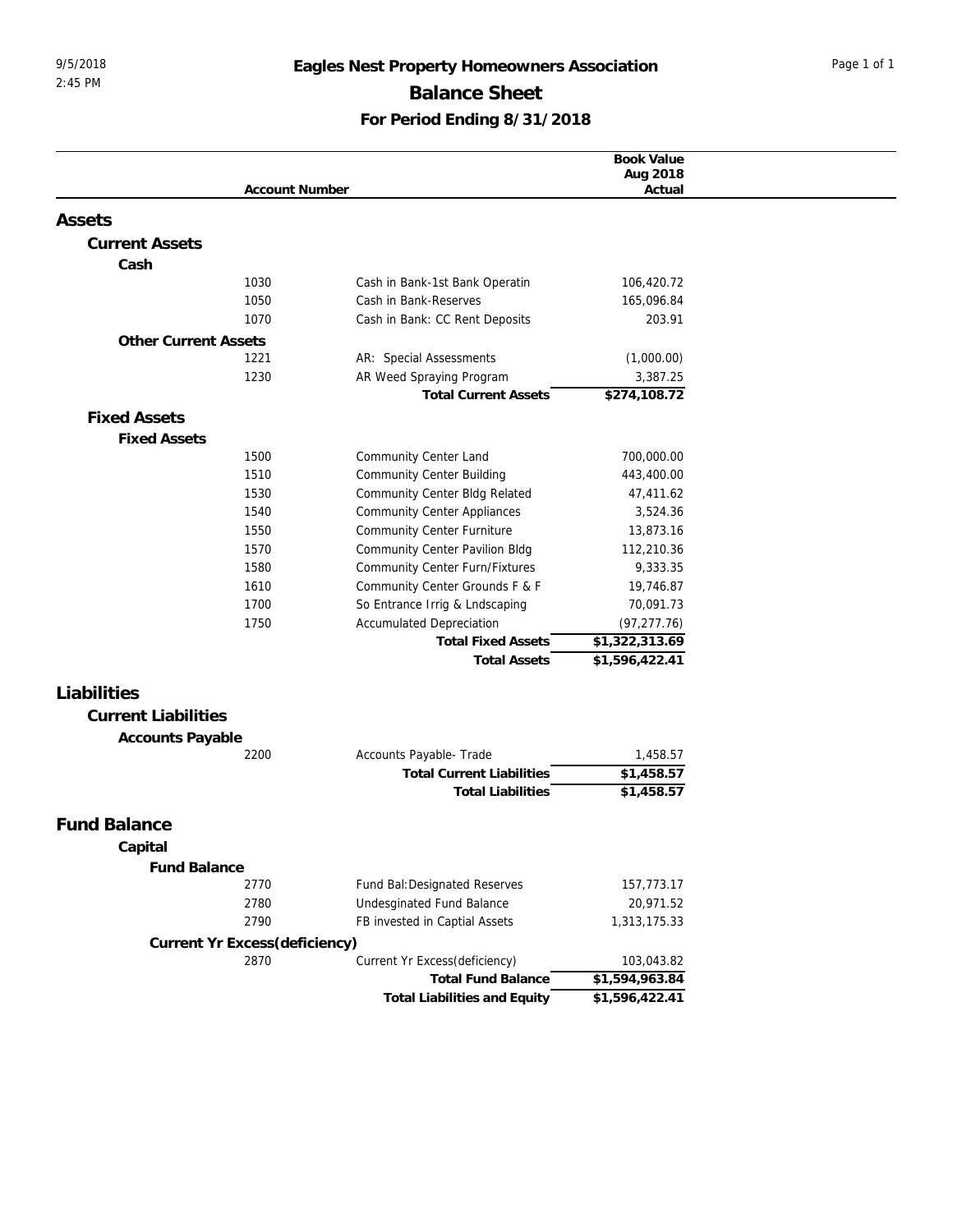## 9/5/2018 **Eagles Nest Property Homeowners Association** Page 1 of 2 **Income Statement Current vs Year-to-date 8/1/2018 to 8/31/2018**

|          |                            |                                       | Aug 2018     | Jan 2018     | Annual        |
|----------|----------------------------|---------------------------------------|--------------|--------------|---------------|
|          |                            |                                       | Aug 2018     | Aug 2018     | <b>Budget</b> |
|          | <b>Account Number</b>      |                                       | Actual       | Actual       |               |
| Revenue  |                            |                                       |              |              |               |
| Revenue  |                            |                                       |              |              |               |
|          | 3010                       | Income from Dues-Operating            | 0.00         | 133,450.00   | 133,450.00    |
|          | 3020                       | Income from Dues-Capital              | 0.00         | 23,550.00    | 23,550.00     |
|          | 3040                       | <b>Community Center Rentals</b>       | 0.00         | 2,400.00     | 2,400.00      |
|          | 3110                       | Noxious Weed Spraying Fees            | 1,518.00     | 19,138.00    | 12,840.00     |
|          | 3130                       | Rental Income-Cell Tower              | 1,390.50     | 11,002.50    | 16,200.00     |
|          | 3250                       | Recovery of unpaid dues & fees        | 0.00         | 1,275.00     | 0.00          |
|          | 3301                       | Special Assessment & fees             | (5, 221.99)  | 4,710.00     | 0.00          |
|          | 3310                       | Interest Income                       | 144.65       | 822.03       | 120.00        |
|          |                            | <b>Total Revenue</b>                  | (\$2,168.84) | \$196,347.53 | \$188,560.00  |
| Expenses |                            |                                       |              |              |               |
|          | South & Middle Entrances   |                                       |              |              |               |
|          | 5150                       | Mowing & Maintenance                  | 0.00         | 4,834.00     | 4,840.00      |
|          | 5151                       | General Maintenance                   | 0.00         | 4,713.20     | 7,350.00      |
|          | 5152                       | Island Planting & Maintenance         | 120.00       | 4,276.00     | 3,720.00      |
|          | 5153                       | <b>Custom Pots &amp; Plants</b>       | 350.00       | 1,560.00     | 6,010.00      |
|          | 5160                       | Irrigation & Maintenace               | 70.00        | 1,402.00     | 1,020.00      |
|          | 5170                       | Electricity                           | 38.10        | 149.87       | 750.00        |
|          | 5183                       | <b>Holiday Decorations</b>            | 0.00         | 0.00         | 6,600.00      |
|          | 5190                       | Water                                 | 0.00         | 1,989.90     | 4,000.00      |
|          | 5191                       | Miscellaneous Maintenance             | 0.00         | 978.00       | 4,000.00      |
|          | 5200                       | Middle Entrance                       | 0.00         | 0.00         | 7,500.00      |
|          | Open Space & Environmental |                                       |              |              |               |
|          | 5400                       | Tree Removal ENPHA Common             | 0.00         | 0.00         | 2,200.00      |
|          | 5430                       | ENPHA tree spraying/feeding           | 1,080.00     | 1,080.00     | 3,240.00      |
|          | 5450                       | <b>Tree Replant</b>                   | 0.00         | 1,995.00     | 3,100.00      |
|          | 5480                       | Noxious SWeed Control ENPHA           | 0.00         | 25.00        | 750.00        |
|          | 5490                       | Noxious Weed Control Program          | 1,460.00     | 1,732.90     | 14,700.00     |
|          | 5510                       | Two Cabins Preservation               | 0.00         | 0.00         | 1,000.00      |
|          | 5600                       | <b>Trail Maintenance</b>              | 0.00         | 596.05       | 3,520.00      |
|          | Community/Common           |                                       |              |              |               |
|          | 5300                       | Porta John & Dumpster Rental          | 14.95        | 496.88       | 1,500.00      |
|          | 5310                       | Mowing & Grounds                      | 0.00         | 4,851.00     | 4,930.00      |
|          | 5311                       | Irrigation repair/maintenance         | 0.00         | 779.00       | 2,280.00      |
|          | 5312                       | Custom Pots & Planters                | 0.00         | 1,878.71     | 5,900.00      |
|          | 5320                       | Water & Sewer                         | 0.00         | 799.62       | 1,700.00      |
|          | 5330                       | Electricity & Gas                     | 191.04       | 998.52       | 1,750.00      |
|          | 5340                       | Snow Removal                          | 0.00         | 2,000.00     | 3,400.00      |
|          | 5350                       | Other Bldg/P'Lot Maintenance          | 1,070.00     | 11,590.30    | 9,650.00      |
|          | 5360                       | <b>Exterior Building Improvements</b> | 0.00         | 0.00         | 1,000.00      |
|          | 5370                       | Pavilion Maintenance                  | 0.00         | 0.00         | 2,000.00      |
|          | 5620                       | Equipment                             | 0.00         | 718.88       | 0.00          |
|          |                            | <b>Total Expenses</b>                 | \$4,394.09   | \$49,444.83  | \$108,410.00  |
|          |                            | <b>Total Gross Profit</b>             | (\$6,562.93) | \$146,902.70 | \$80,150.00   |

## **Administrative**

**General & Administrative Expense**